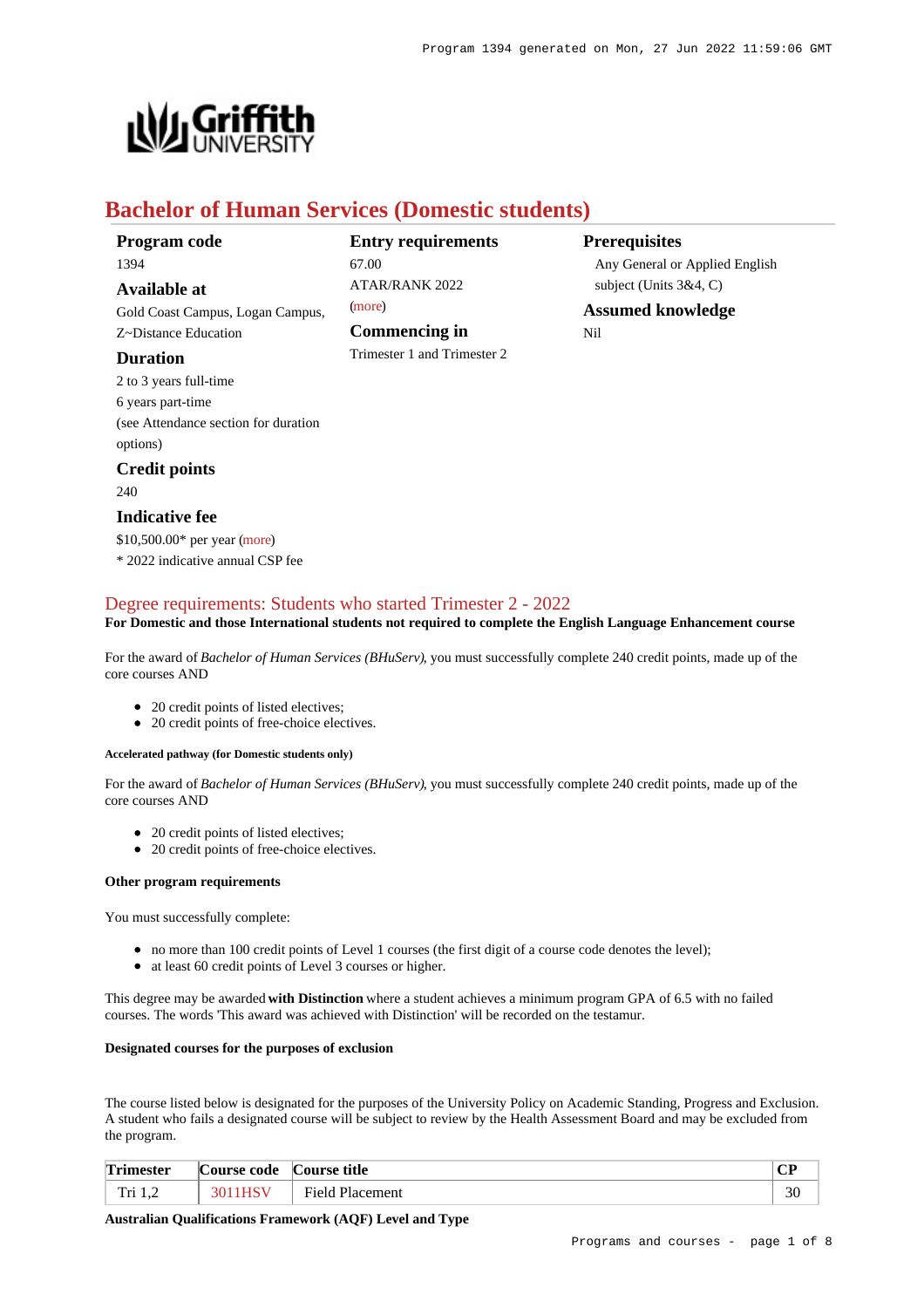The [Australian Qualifications Framework](http://www.aqf.edu.au/) (AQF) is the national policy for regulated qualifications in Australian education and training. This qualification is accredited as an AQF Level 7 - Bachelor Degree.

#### **English Language Enhancement**

Domestic students enrolled in this program whose first language is not English may complete the following **English Language Enhancement (ELE) course** as an elective.

[5902LHS Language and Communication for Health](https://www148.griffith.edu.au/Course/5902LHS)

#### **Students whose first language is English are not permitted to undertake this ELE course.**

#### [Program learning outcomes](https://www148.griffith.edu.au/programs-courses/Program/1394/Courses/Domestic#programLearningOutcomes)

#### **Program learning outcomes**

[Program Learning Outcomes](https://www.griffith.edu.au/__data/assets/pdf_file/0017/134522/PLO-general-advice.pdf) communicate to the community the value of the Griffith educational experience as benchmarked against national qualification standards.

[Program Learning Outcomes for this award](https://www.griffith.edu.au/__data/assets/pdf_file/0030/295626/BHuman-Service-PLO-L7.pdf) describe the knowledge, skills and the application of knowledge and skills you will acquire through studying the Griffith program of your choice.

## [Course list: Students starting Trimester 2 - 2022](https://www148.griffith.edu.au/programs-courses/Program/1394/Courses/Domestic#course-list-content)

**Course offering information in program structures is a guide only. Please check the actual offering information in the Course Catalogue.**

**Students must check the prerequisite and incompatible requirements before selecting any course within this program.**

Courses in this program may be available at multiple campuses and during different trimesters. Click on the **course code** to find out more information on where and when the course is offered.

#### **Program options**

| <b>Trimester</b> | Course code | Requirement Course title |                                                                                            | CР  |
|------------------|-------------|--------------------------|--------------------------------------------------------------------------------------------|-----|
| Tri <sub>2</sub> |             |                          | Standard program                                                                           | 240 |
|                  |             |                          | <b>OR</b>                                                                                  |     |
| Tri <sub>2</sub> |             |                          | Accelerated pathway (Domestic students only)                                               | 240 |
|                  |             |                          | <b>OR</b>                                                                                  |     |
| Tri <sub>2</sub> |             |                          | Canadian Colleges pathway with 120CP of advanced standing<br>(International students only) | 120 |
|                  |             |                          | <b>OR</b>                                                                                  |     |
| Tri <sub>2</sub> |             |                          | Canadian Colleges pathway with 160CP of advanced standing<br>(International students only) | 80  |

#### **English Language Enhancement course**

Students required to undertake the English Language Enhancement course must complete 5902LHS in their first trimester of study. The English Language Enhancement course is to be taken in place of a Free-choice elective in your program.

| <b>Trimester</b> |         | Course code Requirement | Course title                                     |  |
|------------------|---------|-------------------------|--------------------------------------------------|--|
| Tri 2            | 5902LHS | English<br>Enhancement  | Language and Communication for Health (see Note) |  |

Note 1: This advice is only for students required to complete the English Language Enhancement course.

#### **Standard program**

#### **Year 1**

You must complete the following courses: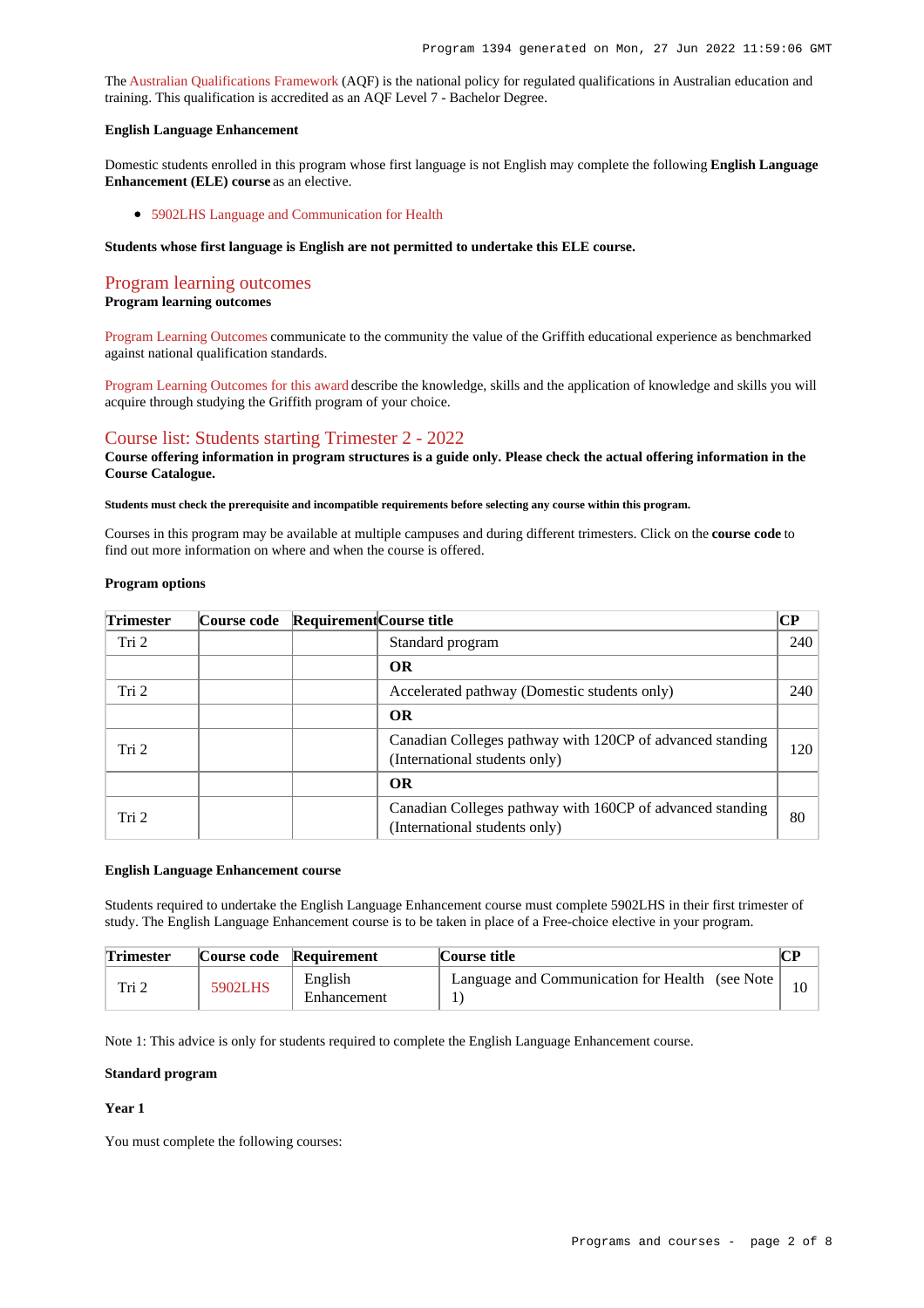| Program 1394 generated on Mon, 27 Jun 2022 11:59:06 GMT |  |  |  |  |
|---------------------------------------------------------|--|--|--|--|
|                                                         |  |  |  |  |

| <b>Trimester</b> | Course code    | Requirement     | Course title                       | $\bf CP$ |
|------------------|----------------|-----------------|------------------------------------|----------|
| Tri 2            | 1007HSV        | Core to Program | <b>Human Services Processes</b>    | 10       |
| Tri 2            | <b>1010HSV</b> | Core to Program | Lifespan Development               | 10       |
| Tri 2            | 1028HSV        | Core to Program | <b>Equity and Diversity</b>        | 10       |
| Tri 2            | 1014HSV        | Core to Program | Introduction to Social Theory      | 10       |
| Tri $1,3$        | 1008HSV        | Core to Program | Interpersonal Skills (see Note 1)  | 10       |
| Tri 1            | 1006HSV        | Core to Program | <b>Human Services Structures</b>   | 10       |
| Tri 1            | 1015HSV        | Core to Program | Human Behaviour                    | 10       |
| Tri 1,2,3        |                |                 | Free-choice elective               | 10       |
| Tri $1,3$        | <b>2027HSV</b> | Core to Program | Group Facilitation<br>(see Note 1) | 10       |

Note 1: Students enrolled in the Distance Education offering of the Bachelor of Human Services are required to attend a oneweek (Monday-Friday) compulsory intensive at the Gold Coast campus as part of this course.

#### **Year 2**

You must complete the following courses:

| <b>Trimester</b> | <b>Course code</b> | Requirement        | Course title                                                  | $\bf CP$ |
|------------------|--------------------|--------------------|---------------------------------------------------------------|----------|
| Tri 2            |                    |                    | Listed elective                                               | 10       |
| Tri 2            | 2002HSV            | Core to<br>Program | Human Services Research                                       | 10       |
| Tri 2            | <b>2010HSV</b>     | Core to<br>Program | <b>Community Practice Approaches</b>                          | 10       |
| Tri 2            | 2031HSV            | Core to<br>Program | Working in Organisations                                      | 10       |
| Tri 1,3          | 2012HSV            | Core to<br>Program | Case Management for Human Service and Health<br>Professionals | 10       |
| Tri 1            | 2013HSV            | Core to<br>Program | Social Construction of Welfare                                | 10       |
| Tri $1,3$        | 2032HSV            | Core to<br>Program | First Peoples and Social Justice                              | 10       |
| Tri 1            | 3020HSV            | Core to<br>Program | Counselling Individuals and Families (see Note 1)             | 10       |

Note 1: Students enrolled in the Distance Education offering of the Bachelor of Human Services are required to attend a oneweek (Monday-Friday) compulsory intensive at the Gold Coast campus as part of this course.

### **Year 3**

You must complete the following courses:

| <b>Trimester</b> | Course code | Requirement     | Course title                       | CР     |
|------------------|-------------|-----------------|------------------------------------|--------|
| Tri 2            | 3007HSV     | Core to Program | Ethics and Professional Practice   | $10-1$ |
| Tri $2,3$        |             |                 | Listed elective                    | 10     |
| Tri 2            |             |                 | Free-choice elective               | $10-1$ |
| Tri 1            | 3003HSV     | Core to Program | Influencing Policy and Legislation | 10     |
| Tri $1,2$        | 3011HSV     | Core to Program | Field Placement<br>(see Note 1)    | 30     |

Note 1: Students must undertake 3011HSV in their final trimester of study. Students must complete preparation for placement requirements in the trimester prior to placement. Students will be advised in writing of these requirements. Students will need to be available for professional placements and workshops for five full days every week when undertaking the field placement.

Pathways (3 available) Accelerated (Domestic students only) **Year 1**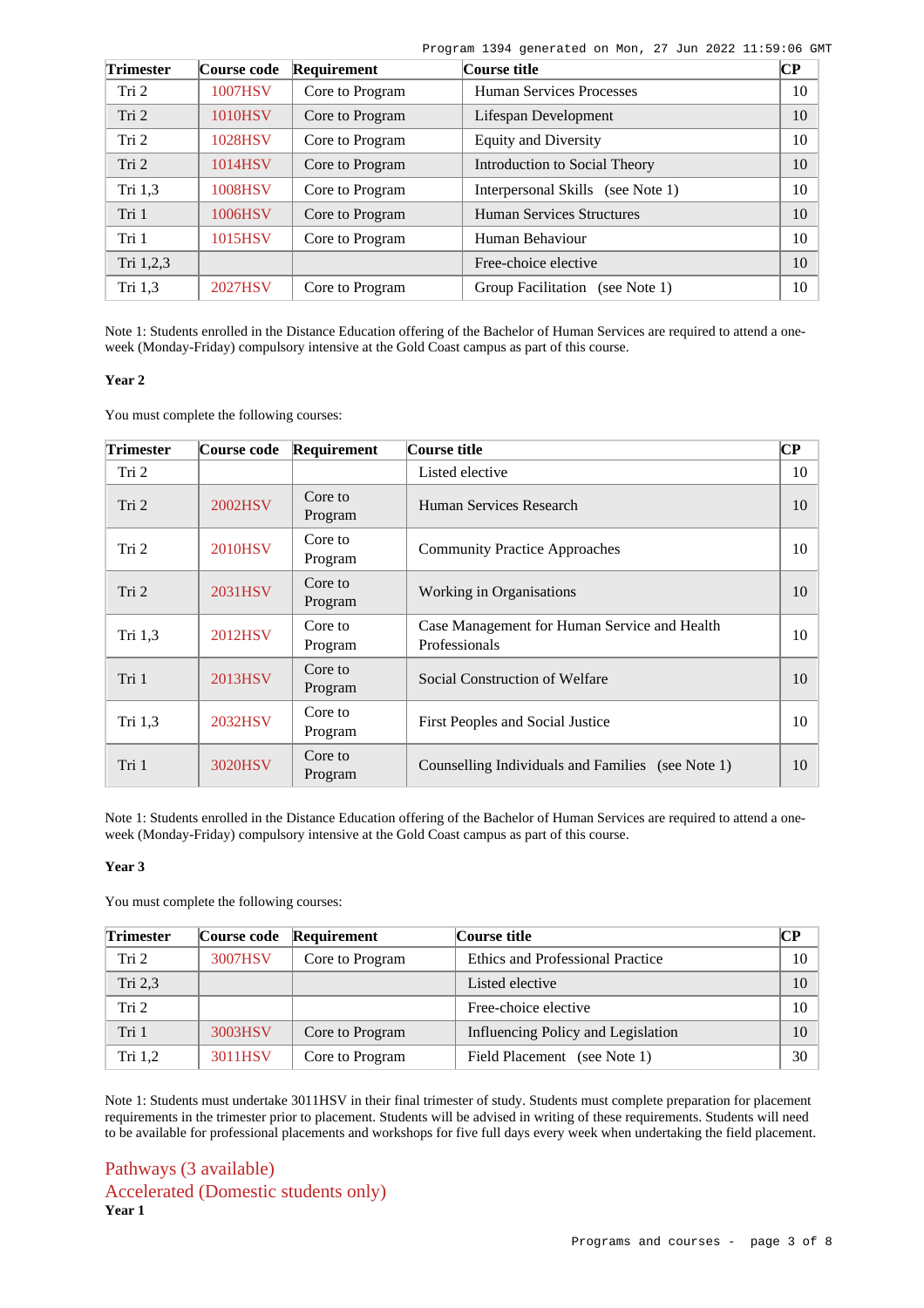| <b>Trimester</b> | Course code    | Requirement        | Course title                                                  | $\overline{\mathbf{C}\mathbf{P}}$ |
|------------------|----------------|--------------------|---------------------------------------------------------------|-----------------------------------|
| Tri 2            | <b>1007HSV</b> | Core to<br>Program | Human Services Processes                                      | 10                                |
| Tri 2            | <b>1010HSV</b> | Core to<br>Program | Lifespan Development                                          | 10                                |
| Tri 2            | 1014HSV        | Core to<br>Program | Introduction to Social Theory                                 | 10                                |
| Tri 2            | 1028HSV        | Core to<br>Program | <b>Equity and Diversity</b>                                   | 10                                |
| Tri 1,2,3        |                |                    | Free-choice elective                                          | 10                                |
| Tri 1,3          | 1008HSV        | Core to<br>Program | <b>Interpersonal Skills</b>                                   | 10                                |
| Tri 1,3          | 2032HSV        | Core to<br>Program | First Peoples and Social Justice                              | 10                                |
| Tri 3            | 2012HSV        | Core to<br>Program | Case Management for Human Service and Health<br>Professionals | 10                                |
| Tri 3            |                |                    | Listed elective                                               | 10                                |
| Tri 1,3          | <b>2027HSV</b> | Core to<br>Program | Group Facilitation (see Note 1)                               | 10                                |
| Tri 1            | 1006HSV        | Core to<br>Program | <b>Human Services Structures</b>                              | 10                                |
| Tri 1            | 1015HSV        | Core to<br>Program | Human Behaviour                                               | 10                                |

#### **Year 2**

| <b>Trimester</b> | Course code | Requirement     | Course title                            | CР |
|------------------|-------------|-----------------|-----------------------------------------|----|
| Tri 2            | 2002HSV     | Core to Program | Human Services Research                 | 10 |
| Tri 2            | 2010HSV     | Core to Program | <b>Community Practice Approaches</b>    | 10 |
| Tri 2            | 2031HSV     | Core to Program | Working in Organisations                | 10 |
| Tri 2            | 3007HSV     | Core to Program | <b>Ethics and Professional Practice</b> | 10 |
| Tri 1            | 2013HSV     | Core to Program | Social Construction of Welfare          | 10 |
| Tri 1            | 3020HSV     | Core to Program | Counselling Individuals and Families    | 10 |
| Tri 1            | 3003HSV     | Core to Program | Influencing Policy and Legislation      | 10 |
| Tri 1            |             |                 | Listed elective                         | 10 |
| Tri 2            | 3011HSV     | Core to Program | (see Note 2)<br>Field Placement         | 30 |
| Tri 2            |             |                 | Free-choice elective                    | 10 |

Note 1: Students enrolled in the Distance Education offering of the Bachelor of Human Services are required to attend a oneweek (Monday-Friday) compulsory intensive at the Gold Coast campus as part of this course.

Note 2: Students must undertake 3011HSV in their final trimester of study. Students must complete preparation for placement requirements in the trimester prior to placement. Students will be advised in writing of these requirements. Students will need to be available for professional placements and workshops for five full days every week when undertaking the field placement.

## Canadian Colleges (120CP) (International students only)

Students from Canadian Colleges who are admitted with 120 credit points of advanced standing must complete the following 120 credit points of courses: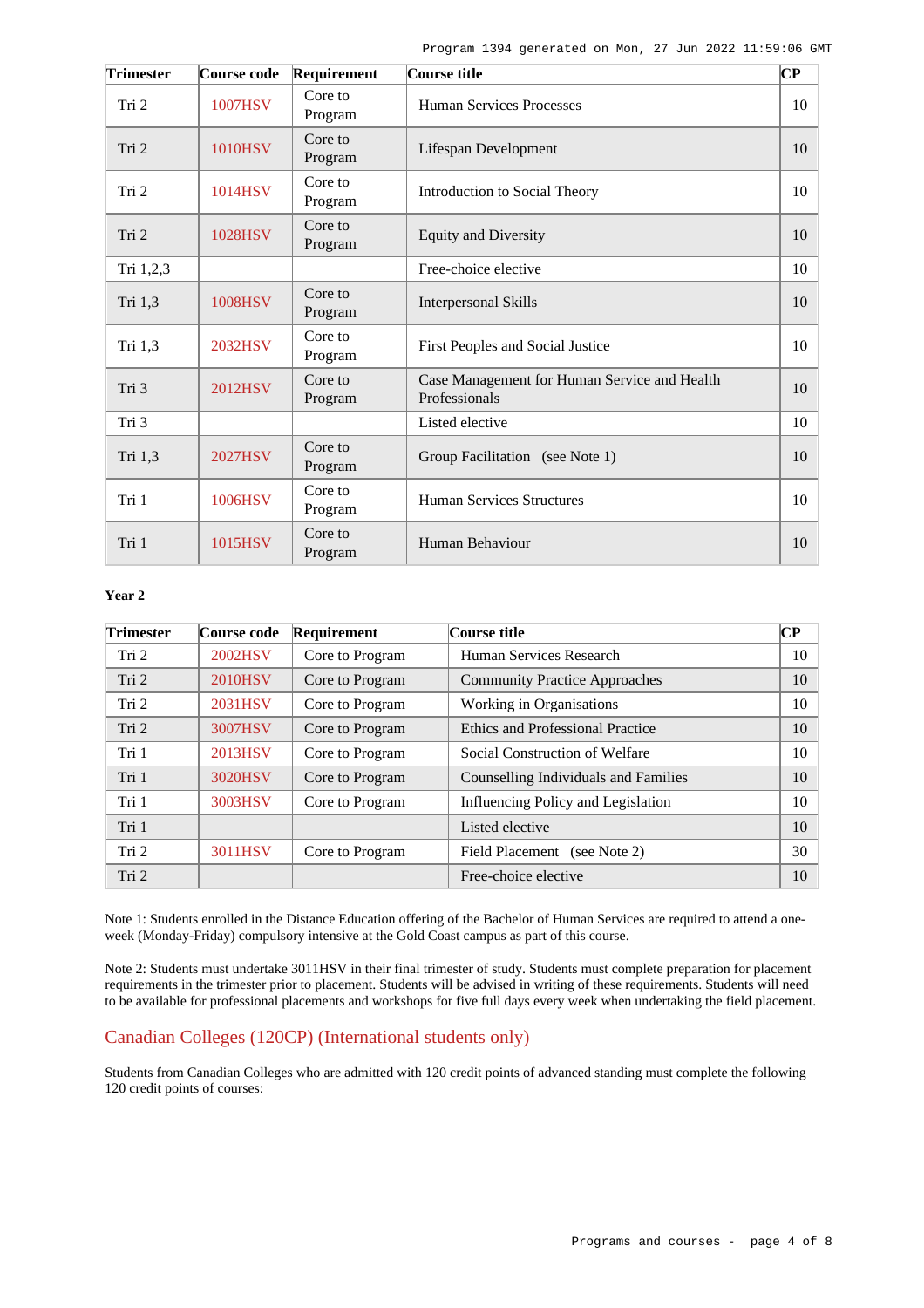Program 1394 generated on Mon, 27 Jun 2022 11:59:06 GMT

| Trimester    | Course code    | Requirement                 | Course title                                                  | $\bf CP$ |
|--------------|----------------|-----------------------------|---------------------------------------------------------------|----------|
| Tri 1,2 or 3 |                | Advanced<br><b>Standing</b> | Advanced standing                                             | 120      |
| Tri 2        | 2002HSV        | Core to Program             | Human Services Research                                       | 10       |
| Tri 2        | <b>2010HSV</b> | Core to Program             | <b>Community Practice Approaches</b>                          | 10       |
| Tri 2        | 2031HSV        | Core to Program             | Working in Organisations                                      | 10       |
| Tri 2        | 3007HSV        | Core to Program             | <b>Ethics and Professional Practice</b>                       | 10       |
| Tri 1,3      | 2012HSV        | Core to Program             | Case Management for Human Service and Health<br>Professionals | 10       |
| Tri 1        | 2013HSV        | Core to Program             | Social Construction of Welfare                                | 10       |
| Tri 1        | 3013HSV        | Core to Program             | Children and Youth                                            | 10       |
| Tri 1        | 3037HSV        | Core to Program             | Evaluation, Effectiveness, Outcomes                           | 10       |
| Tri 2        | 2026HSV        | Core to Program             | Childhood: Early Years                                        | 10       |
| Tri 1        |                |                             | Listed electives                                              | 30       |

## Canadian Colleges (160CP) (International students only)

Students from Canadian Colleges who are admitted with 160 credit points of advanced standing must complete the following 80 credit points of courses:

| <b>Trimester</b> | Course code | Requirement                 | Course title                                                  | $\bf CP$ |
|------------------|-------------|-----------------------------|---------------------------------------------------------------|----------|
| Tri 1,2 or 3     |             | Advanced<br><b>Standing</b> | Advanced standing                                             | 160      |
| Tri 2            | 2002HSV     | Core to Program             | Human Services Research                                       | 10       |
| Tri 2            | 2010HSV     | Core to Program             | <b>Community Practice Approaches</b>                          | 10       |
| Tri 2            | 2031HSV     | Core to Program             | Working in Organisations                                      | 10       |
| Tri 2            | 3007HSV     | Core to Program             | <b>Ethics and Professional Practice</b>                       | 10       |
| Tri 1,3          | 2012HSV     | Core to Program             | Case Management for Human Service and Health<br>Professionals | 10       |
| Tri 1            | 2013HSV     | Core to Program             | Social Construction of Welfare                                | 10       |
| Tri 1            |             |                             | Listed electives                                              | 20       |

Electives (3 available) Listed electives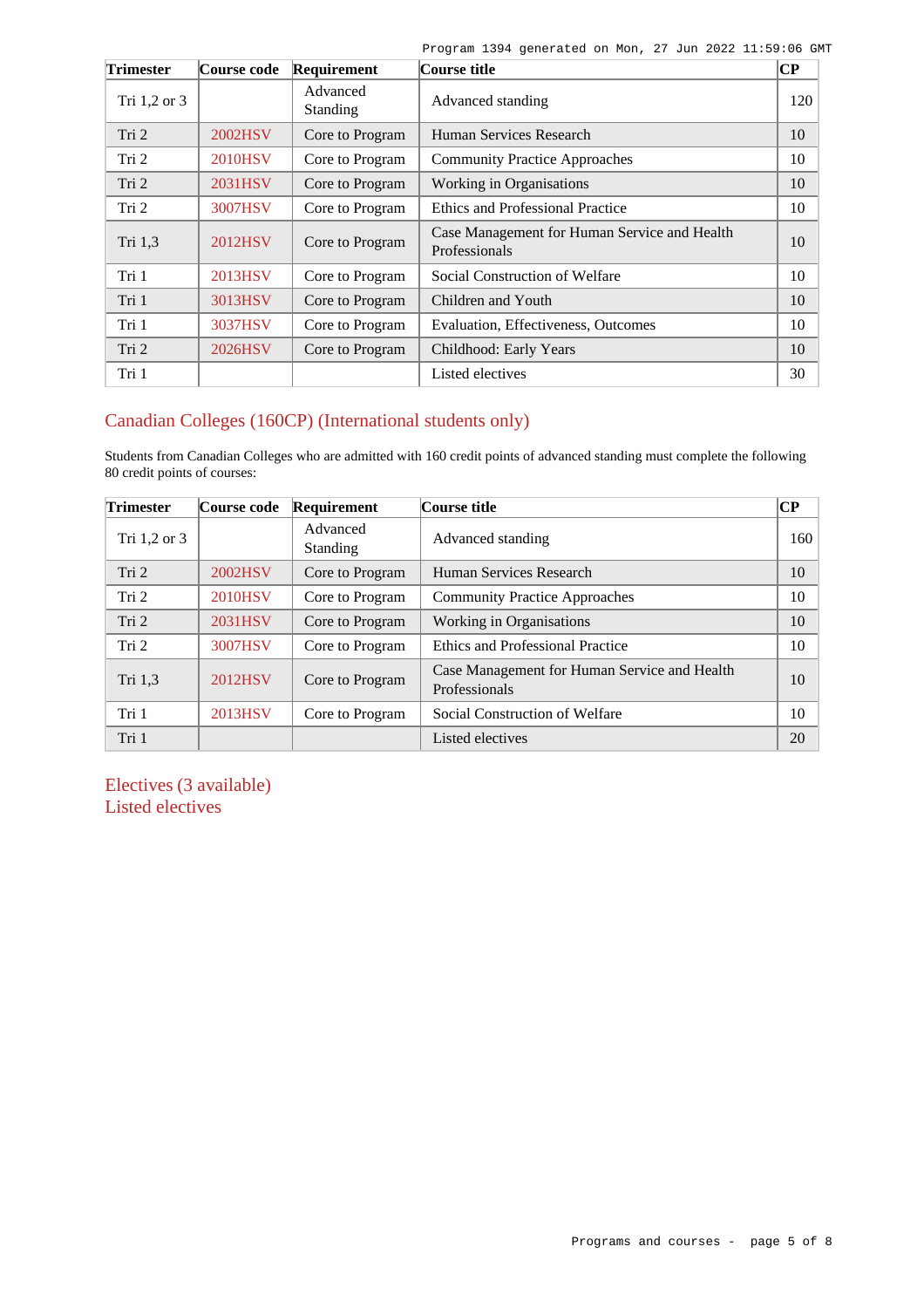| <b>Trimester</b> | Course code    | Requirement        | Course title                                                                          | $\mathbf C\mathbf P$ |
|------------------|----------------|--------------------|---------------------------------------------------------------------------------------|----------------------|
| Tri 1,3          | <b>2007CCJ</b> | Listed<br>Elective | Sociology of Crime (offered Tri 3 online)                                             | 10                   |
| Tri 1            | 2003CCJ        | Listed<br>Elective | <b>Introduction to Corrections</b>                                                    | 10                   |
| Tri 1            | 3013HSV        | Listed<br>Elective | Children and Youth                                                                    | 10                   |
| Tri 1            | 4001HSV        | Listed<br>Elective | Developing Practice and Leadership                                                    | 10                   |
| Tri 1            | 2139LHS        | Listed<br>Elective | Power and Politics (not offered from 2019)                                            | 10                   |
|                  |                |                    | courseLineOperator                                                                    |                      |
| Tri 1,3          | 3056LHS        | Listed<br>Elective | Popular Music, Culture and Identity (offered Online)                                  | 10                   |
| Tri 1            | 3015CCJ        | Listed<br>Elective | Youth Justice                                                                         | 10                   |
| Tri 1            | 1043SCG        | Listed<br>Elective | Introduction to Environmental Sustainability                                          | 10                   |
| Tri 1            | 3121MED        | Listed<br>Elective | First Peoples Health and Practice                                                     | 10                   |
| Tri 2,3          | 1205MED        | Listed<br>Elective | Health Challenges for the 21st Century                                                | 10                   |
| Tri 2            | 1010PSY        | Listed<br>Elective | Positive Psychology                                                                   | 10                   |
| Tri 1,3          | 1003CCJ        | Listed<br>Elective | Law, Crime and Justice (Tri 3 online only)                                            | 10                   |
| Tri 2            | <b>2026LHS</b> | Listed<br>Elective | Sociology of Youth                                                                    | 10                   |
| Tri 2            | 2026HSV        | Listed<br>Elective | Childhood: Early Years                                                                | 10                   |
| Tri 2            | <b>3929NRS</b> | Listed<br>Elective | Introduction to Sexual Health and STI                                                 | 10                   |
| Tri 1            | 3037HSV        | Listed<br>Elective | Evaluation, Effectiveness, Outcomes                                                   | 10                   |
| Tri 3            | 3100AFE        | Listed<br>Elective | Engaging with Aboriginal and/or Torres Strait Islander<br><b>Business Communities</b> | 10                   |
| Tri 3            | 2947HSV        | Listed<br>Elective | Working in International Communities (see Note 1) (not<br>offered in 2022)            | 10                   |
| Tri 3            | 3023HSV        | Listed<br>Elective | Working with Family Violence                                                          | 10                   |
| Tri 3            | 3024HSV        | Listed<br>Elective | Contemporary Issues in Ageing                                                         | 10                   |

Note 1: 2947HSV involves travel to an international destination and will be offered subject to sufficient enrolment numbers.

## Free-choice electives

You may select free-choice electives from the list below or any [Undergraduate free-choice elective/s](https://www148.griffith.edu.au/programs-courses/Search/Results?SearchRequestType=CourseCatalogue&AcademicCareerName=UGRD&IsFreeChoiceElective=True) offered across the University provided pre-requisites are met. If you require guidance please liaise with your Program Director.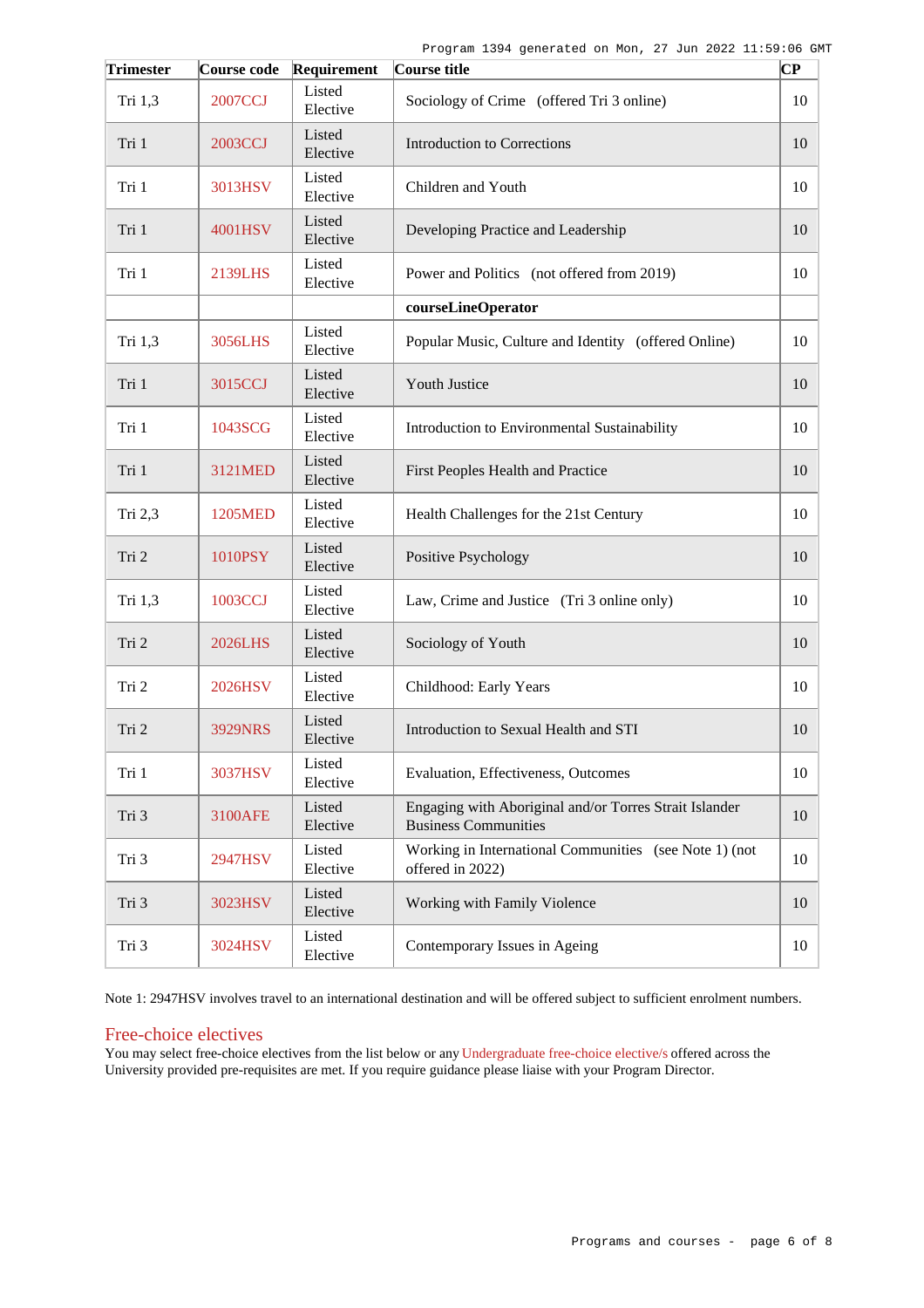| <b>Trimester</b> | Course code    | Requirement             | Course title                                                      | $\overline{\mathbf{C}\mathbf{P}}$ |
|------------------|----------------|-------------------------|-------------------------------------------------------------------|-----------------------------------|
| Tri 1            | 1013CCJ        | Free-choice<br>Elective | Introduction to Criminology and Criminal Justice                  | 10                                |
| Tri 1            | 1088LHS        | Free-choice<br>Elective | <b>First Peoples</b>                                              | 10                                |
| Tri 1            | <b>1977MED</b> | Free-choice<br>Elective | Introduction to Health Promotion                                  | 10                                |
| Tri 1            | 1982MED        | Free-choice<br>Elective | Sustainability and Health                                         | 10                                |
| Tri 1,2          | <b>1001EHR</b> | Free-choice<br>Elective | Work and Employability (not offered from 2021)                    | 10                                |
|                  |                |                         | courseLineOperator                                                |                                   |
| Tri 1,3          | 1007GBS        | Free-choice<br>Elective | The Future of Work                                                | 10                                |
| Tri 1,3          | 1008CCJ        | Free-choice<br>Elective | Social Problems - (In)Equality and (In)Justice (Tri 3:<br>Online) | 10                                |
| Tri 2            | 1003GIR        | Free-choice<br>Elective | Globalisation, the Asia-Pacific and Australia                     | 10                                |
| Tri 1            | 2210AHS        | Free-choice<br>Elective | Nutrition                                                         | 10                                |
| Tri 2            | 2223MED        | Free-choice<br>Elective | Physical Activity Promotion                                       | 10                                |
| Tri 1            | 3121MED        | Free-choice<br>Elective | First Peoples Health and Practice                                 | 10                                |
| Tri 2            | 3012PSY        | Free-choice<br>Elective | Adult Development and Ageing                                      | 10                                |
| Tri 1            | 3936NRS        | Free-choice<br>Elective | Child and Youth Mental Health                                     | 10                                |
| Tri 1,2,3        | 3002LFC        | Free-choice<br>Elective | Community Internship and Partnerships for SDGs                    | 10                                |
| Tri 3            | 3036IBA        | Free-choice<br>Elective | The Business of You (not offered from 2022)                       | 10                                |
| Tri 3            | 3037IBA        | Free-choice<br>Elective | The Business of Business (not offered in 2022)                    | 10                                |
| Tri 3            | 2105LHS        | Free-choice<br>Elective | Writing the Character Journey from Comics to Film                 | 10                                |

Listed electives (Canadian Colleges)